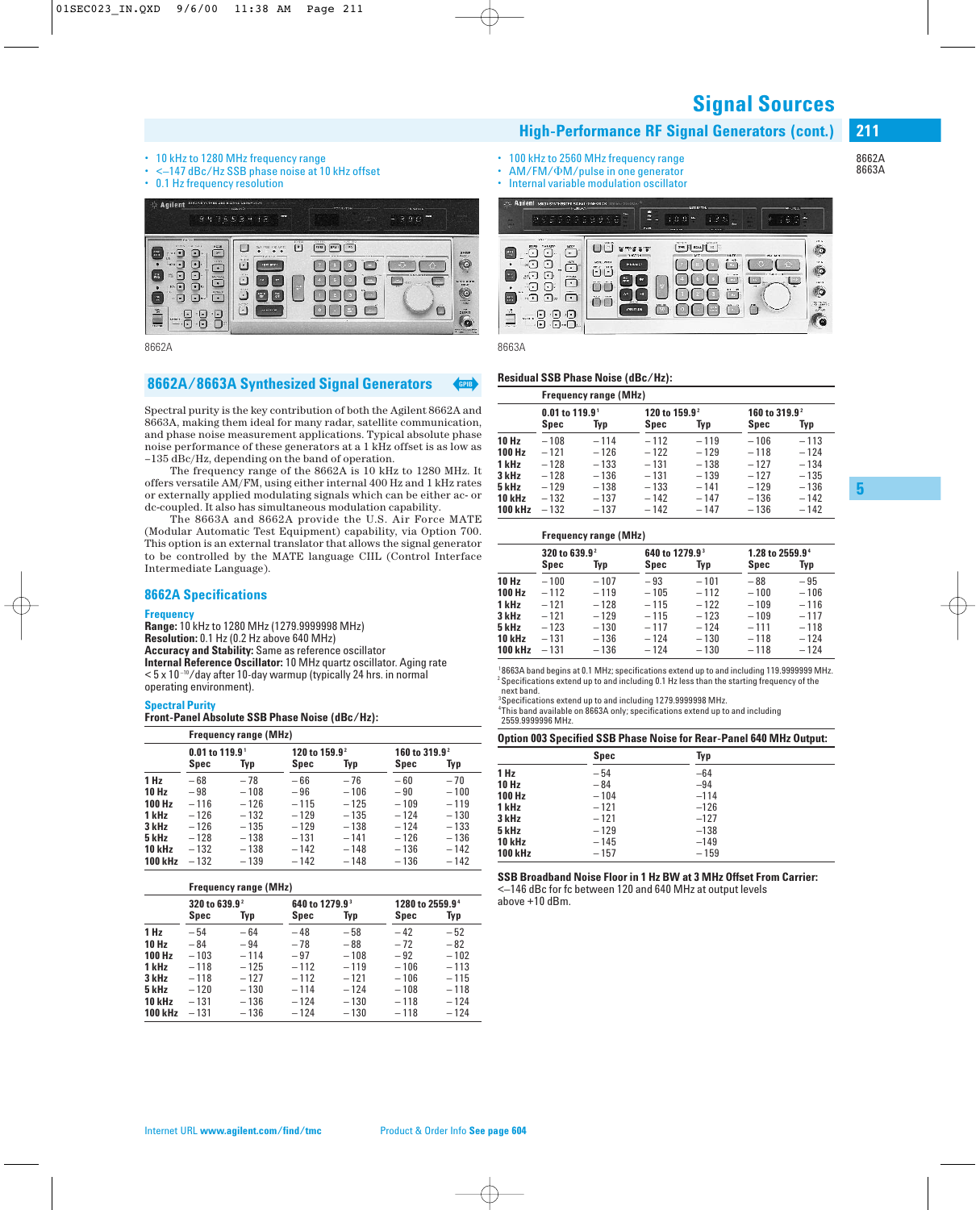# **Signal Sources**

#### **High-Performance RF Signal Generators (cont.) 212**

8662A 8663A

#### **Spurious Signals:**

|                                                                                            | <b>Frequency Range (MHz)</b> |               |               |               |                  |
|--------------------------------------------------------------------------------------------|------------------------------|---------------|---------------|---------------|------------------|
|                                                                                            | $0.01$ to<br>120             | 120 to<br>160 | 160 to<br>320 | 320 to<br>640 | 640 to<br>1280   |
| Spurious non-harmonically<br>related $1.2$                                                 | $-90$<br>dBc                 | $-100$<br>dBc | $-96$<br>dBc  | $-90$<br>dBc  | $-84$<br>dBc     |
| Sub-harmonically related<br>$\left(\frac{1}{2}, \frac{3f}{2}, \text{etc.}\right)$          | none                         | none          | none          | none          | $-75^{3}$<br>dBc |
| Power-line (60 Hz) related<br>or microphonically<br>generated (within 300 Hz) <sup>4</sup> | $-90$<br>dBc                 | $-85$<br>dBc  | $-80$<br>dBc  | $-75$<br>dBc  | $-70$<br>dBc     |
| Harmonics                                                                                  | $<-30$ dBc                   |               |               |               |                  |

#### **Output**

**Level Range:** +13 to  $-139.9$  dBm (1V to 0.023  $\mu$ V ms into 50  $\Omega$ ) **Resolution:** 0.1 dB

**Absolute Level Accuracy:** (+15˚ to +45˚ C)**:** ±1 dB between +13 and –120 dBm; ± 3 dB between –120 and –130 dBm

**SWR:** Typically from 1.5 to 1.8, depending on output level and frequency **Reverse Power Protection:** Typically up to 30 W or ± 8 Vdc

#### **Amplitude Modulation**

**Depth:** 0 to 95% at output levels of +8 dBm and below (+10 dBm in uncorrected mode). AM available above these output levels but not specified. **Resolution:** 1%, 10 to 95% AM; 0.1%, 0 to 9.9% AM

**Incidental PM:** (at 30% AM)**:** 0.15 to 640 MHz, < 0.12 radian peak;

640 to 1280 MHz, < 0.09 radian peak **Incidental FM:** (at 30% AM)**:** 0.15 to 640 MHz, < 0.12 x f mod;

640 to 1280 MHz,  $<$  0.09 x f<sub>mod</sub>

**Indicated Accuracy:**  $\pm$  5% of reading  $\pm$  1% AM. Applies for rates given in table below, internal or external mode, for depths  $\leq$  90%.

#### **Rates and Distortion with Internal or External Modulating Signal:**

|                    | <b>AM Distortion</b> |                |                 |                 |
|--------------------|----------------------|----------------|-----------------|-----------------|
| Frequency<br>Range | <b>AM Rate</b>       | 0 to 30%<br>AМ | 30 to 70%<br>AМ | 70 to 90%<br>АM |
| 0.15 to 1 MHz      | $dc$ to 1.5 kHz      | 2%             | 4%              | 5.75%           |
| <b>1 to 10 MHz</b> | dc to 5 kHz          | 2%             | 4%              | 5.75%           |
| 10 to 1280 MHz     | dc to 10 kHz         | 2%             | 4%              | 5.75%           |

#### **Frequency Modulation**

**FM Rates:** (1 dB bandwidth)**:** External ac, 20 Hz to 100 kHz; external dc, dc to 100 kHz

**FM Deviation:** 25 to 200 kHz, depending on carrier frequency

**Indicated FM Accuracy:** ± 8% of reading plus 10 Hz (50 Hz to 20 kHz) **FM Resolution:** 100 Hz for deviations < 10 kHz, 1 kHz for deviations  $\geq$  10 kHz

**Incidental AM:** (AM sidebands at 1 kHz rate and 20 kHz deviation)**:**  $<$  –72 dBc, f c < 640 MHz; < –65 dBc, f c ≥ 640 MHz

**FM Distortion:** < 1.7% for rates < 20 kHz, < 1% for rates < 1 kHz **Center Frequency Accuracy and Long-Term Stability in AC Mode:** Same as CW mode

#### **Supplemental Characteristic**

Frequency-Switching Speed:<sup>5</sup> From 420 µs to 12.5 ms, depending on the programming mode

#### **8663A Specifications**

The 8663A signal generator is related to the 8662A in both concept and structure. Like the 8662A, the 8663A is an extremely low phase noise signal source, incorporating signal generator modulation capabilities and output characteristics. The 8663A also offers increased frequency range to 2560 MHz, increased output level to +16 dBm, and the addition of phase and pulse modulation while maintaining high spectral purity. The result is a highly flexible and powerful signal generator that uses and extends the proven circuitry of the 8662A. Thus, the 8662A and 8663A share many of the same specifications.

#### **Frequency**

**Range:** 100 kHz to 2560 MHz (2559.9999996 MHz) **Resolution:** 0.1 Hz (f c <640 MHz);

0.2 Hz (640 MHz to 1280 MHz);

0.4 Hz ( $f$ <sub>c</sub> ≥1280 MHz)

**Accuracy, Stability, and Internal Reference Oscillator:** Identical to 8662A

#### **Spectral Purity**

(See 8662A specifications)

**Spurious Signals:** Identical to 8662A, except that for f<sub>c</sub> between 1280 and 2560 MHz the spurious non-harmonics are –78 dBc; the subharmonically related (f/2, 3f/2, etc.) between 640 and 1280 MHz are –70 dBc and between 1280 and 2560 MHz are –40 dBc; and the powerline (60 Hz) or microphonically generated spurious are –65 dBc. **Harmonics:**  $\leq -30$  dBc,  $\leq +13$  dBm output;  $\leq -25$  dBc,  $+13$  dBm to + 16 dBm output, f $_{c}$  < 1280 MHz; < - 25 dBc, f $_{c}$  ≥1280 MHz

#### **Output**

**Level Range:** + 16 dBm to –129.9 dBm **Resolution:** 0.1 dB **Absolute Level Accuracy:** (+ 15˚ C to + 45˚ C)**:** ± 1 dB, + 16 dBm to  $-119.9$  dBm;  $\pm 3$  dB,  $-120$  dBm and below **SWR:** <1.5

#### **Amplitude Modulation**

**Depth:** 0 to 95% at levels of + 10 dBm and below **Resolution:** 0.1% **Incidental FM:** (at 30% AM): Identical to 8662A except: <0.3 x fmod for  $1280 \le f_c$  <2560 MHz **Indicated Accuracy:** ± 6% of reading ± 1% AM (400 Hz and 1 kHz, depth 90%) **AM Bandwidth:** (1dB): dc to >1.5 kHz, 0.15 MHz  $\leq$  f $\leq$  1 MHz; dc to >5 kHz, 1 MHz  $\leq$  f $_c$   $\leq$  10 MHz; dc to >10 kHz, f $_c$  >10 MHz: external dc coupling. External ac coupling or internal; low-frequency coupling is 20 Hz. **Distortion:** (400 Hz and 1 kHz)**:** < 2% (0 to 30% AM); < 3% (30 to 70% AM); < 4% (70 to 90% AM)

#### **Frequency Modulation**

**FM Rates:** (1 dB bandwidth): External ac, 20 Hz to 100 kHz, external dc, dc to 100 kHz

**Maximum Allowable Peak Deviation:** Identical to 8662A for f. between 100 kHz and 1280 MHz. Up to 400 kHz for f. between 1280 and 2560 MHz. **Indicated FM Accuracy:** (50 Hz to 20 kHz)**:** ± 7% of setting +10 Hz **FM Resolution:** 100 Hz to 1 kHz, depending on f<sub>c</sub> and deviation setting **Incidental AM:** (AM sidebands at 1 kHz rate and 20 kHz deviation)**:**  $<-72$  dBc (10  $\leq$  f $\leq$   $<$  2560 MHz)

**FM Distortion:** <1% (400 Hz and 1 kHz rates); <1.7% (rates less than 20 kHz)

<sup>1</sup> In the remote mode it is possible to have microprocessor clock-related spurious signals spaced 3 MHz apart at an absolute level of typically less than –145 dBm.

<sup>2</sup> Spurious signals can be up to 3 dB higher in the dc FM mode.

<sup>3</sup> f/2 spurs not specified for carrier frequencies above 850 MHz. <sup>4</sup> At a 50 Hz line frequency, power-line or microphonically-related spurious signals

may be up to 3 dB higher and appear at offsets as high as 1 kHz from the carrier.

<sup>5</sup> Due to automatic leveling loop bandwidth changes, brief (30 ms) level inaccuracies may occur when switching through 150 kHz and 1 MHz RF output frequencies.